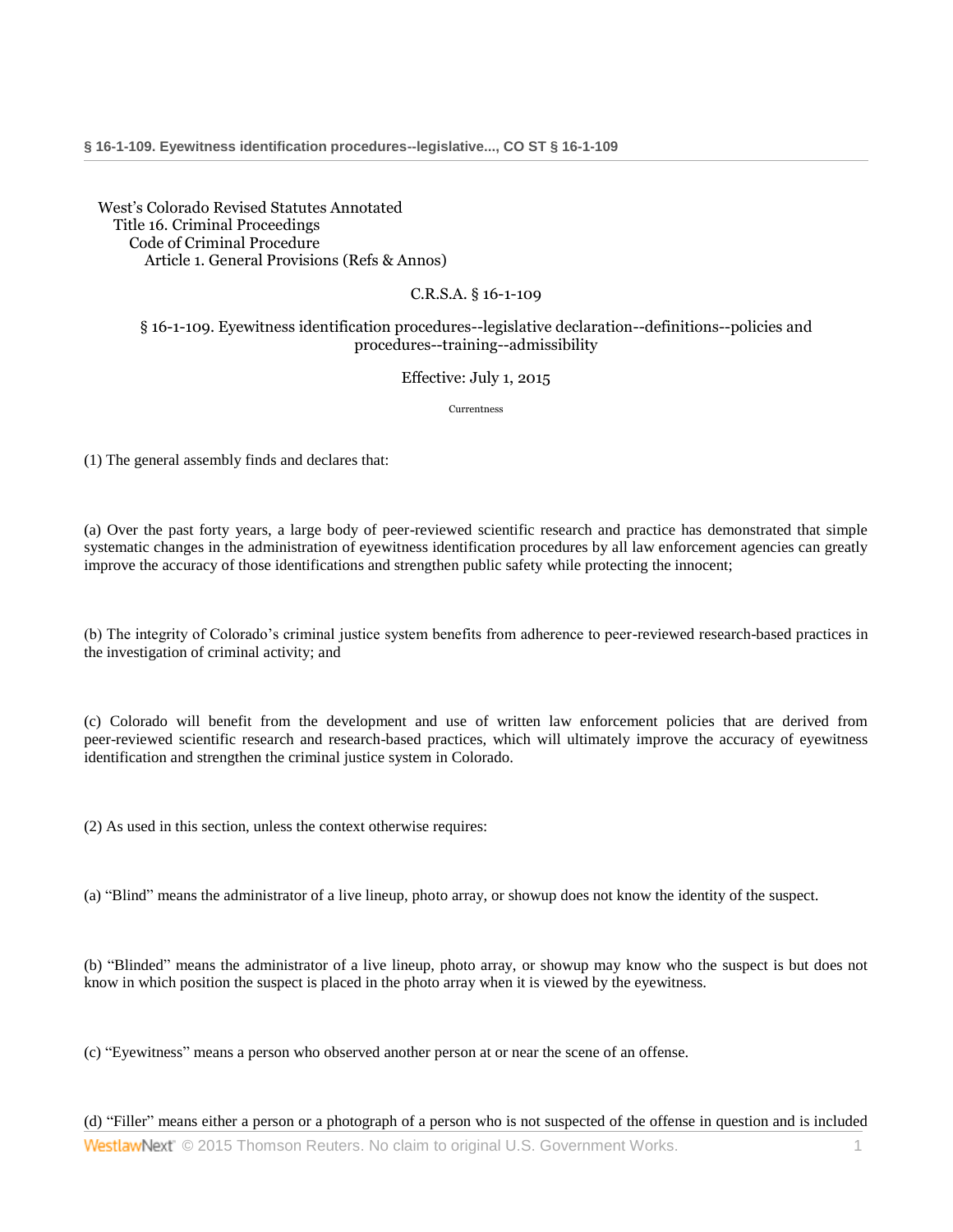in an identification procedure.

(e) "Live lineup" means an identification procedure in which a group of persons, including the suspected perpetrator of an offense and other persons who are not suspected of the offense, is displayed to an eyewitness for the purpose of determining whether the eyewitness identifies the suspect as the perpetrator.

(f) "Peace officers standards and training board" or "P.O.S.T. board" means the board created in [section 24-31-302, C.R.S.](http://www.westlaw.com/Link/Document/FullText?findType=L&pubNum=1000517&cite=COSTS24-31-302&originatingDoc=N039B50800FD111E59975A90F0857D3A0&refType=LQ&originationContext=document&vr=3.0&rs=cblt1.0&transitionType=DocumentItem&contextData=(sc.Category)), for the certification of peace officers in Colorado.

(g) "Photo array" means an identification procedure in which an array of photographs, including a photograph of the suspected perpetrator of an offense and additional photographs of other persons who are not suspected of the offense, is displayed to an eyewitness either in hard copy form or via electronic means for the purpose of determining whether the eyewitness identifies the suspect as the perpetrator.

(h) "Showup" means an identification procedure in which an eyewitness is presented with a single suspect in person for the purpose of determining whether the eyewitness identifies the individual as the perpetrator.

(3)(a) On or before July 1, 2016, any Colorado law enforcement agency charged with enforcing the criminal laws of Colorado and that, as part of any criminal investigation, uses or might use any eyewitness identification procedure shall adopt written policies and procedures concerning law enforcement-conducted eyewitness identifications. The policies and procedures adopted and implemented by a law enforcement agency must be consistent with eyewitness identification procedures of nationally recognized peer-reviewed research or the policies and procedures developed, agreed upon, and recommended by the Colorado attorney general's office and the Colorado district attorneys' council. The policies and procedures must include, but need not be limited to, the following:

(I) Protocols guiding the use of a showup;

(II) Protocols guiding the recommended use of a blind administration of both photo arrays and live lineups or the recommended use of a blinded administration of the identification process when circumstances prevent the use of a blind administration;

(III) The development of a set of easily understood instructions for eyewitnesses that, at a minimum, advise the eyewitness that the alleged perpetrator may or may not be present in the photo array or live lineup and that the investigation will continue whether or not the eyewitness identifies anyone as the alleged perpetrator in the photo array or live lineup;